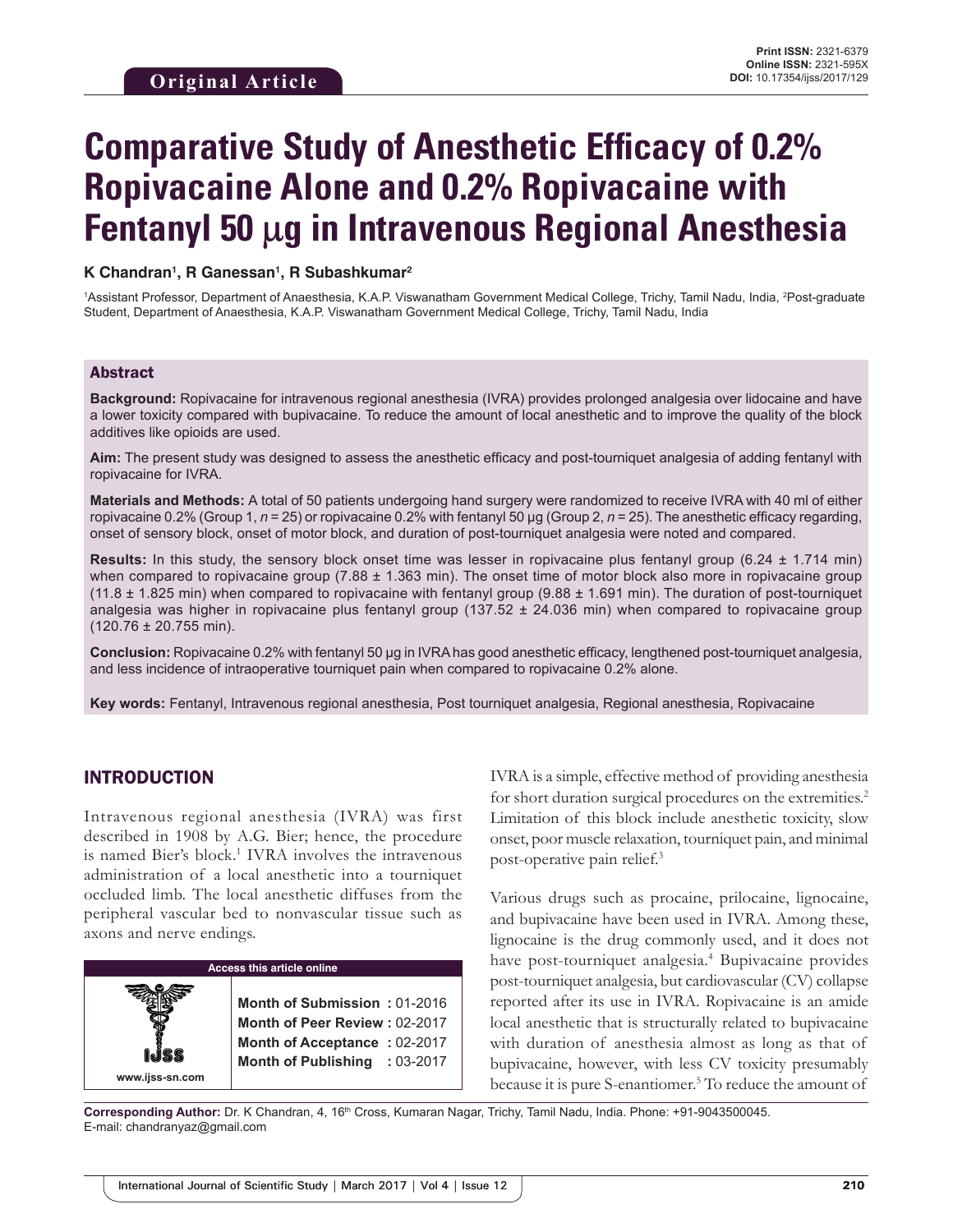Chandran, *et al*.: A Comparative Study of Anesthetic Efficacy of 0.2% Ropivacaine Alone and 0.2% Ropivacaine with Fentanyl 50 µg in IVRA

local anesthetic required or to improve the quality of the block or both, various additives such as opioids, muscle relaxants, alpha-2 agonists have been tried in IVRA with various results. Among this fentanyl, a synthetic opioid is used in this study along with ropivacaine.

In the present study, we have evaluated and compared anesthetic efficacy and post-tourniquet analgesia during IVRA using ropivacaine alone and ropivacaine with fentanyl for hand surgery.

# MATERIALS AND METHODS

This study was a randomized, prospective controlled double-blinded study. It was done at K.A.P. Viswanatham Government Medical College from June 2016 to December 2016 after approval from the Medical Ethics Committee. 50 patients of American Society of Anesthesiologists physical status I and II of either sex, between the ages of 18 and 60 years undergoing hand surgery were assigned into two groups each containing 25 patients.

- Group 1: Patients in this group received 40 ml of 0.2% ropivacaine
- Group 2: Patients in this group received 40 ml of 0.2% ropivacaine with fentanyl 50 μg.

Pre-operative evaluation included history, general physical examination, and routine investigations. The procedure and the visual analog scale scoring system (VAS) were explained to the patient preoperatively, and a written informed consent was obtained. In VAS, the patient was asked to grade his/her pain on a numeric scale of  $0-10$  ( $0 =$  no pain and  $10 =$  the worst pain). Patients with a history of any CV, respiratory, or central nervous system disorders were excluded from the study. Patients with hematological disorders such as sickle cell anemia and thalassemia, patients with known hypersensitivity to ropivacaine, patients with difficult airway, were also excluded from the study.

The patients were shifted into the operation theater. No premedication was given. The pulse oximeter, non-invasive blood pressure monitor, and electrocardiographic monitor were connected to the patient. The vital parameters were recorded. A separate intravenous line was started in the non-operated limb.

A vein in the dorsum of the hand of the operated limb was cannulated with 22G intravenous cannula. If the dorsum of the hand was involved in the surgery, a vein higher up in the forearm was chosen. It was firmly fixed, flushed with normal saline and stopper applied. Exsanguination was accomplished by elevation of the limb for 5 min followed by use of Esmarch bandage from fingertip to arm. In subjects where the application of Esmarch bandage was not feasible, emptying of veins was facilitated with compression of axillary artery with the limb elevated. At the proximal end of the Esmarch bandage, the first tourniquet was applied around the upper part of the arm over cotton wool padding. Proximal tourniquet was inflated to 150 mmHg above the patient's systolic blood pressure. The absence of radial artery pulsations and failure of pulse oximetry tracing in ipsilateral index finger was confirmed. Then 40 ml of local anesthesia solution was injected through the cannula at a rate of 1 ml/s by an anesthesiologist who was blinded to the study drug.

The sensory block was assessed by pinprick with a 23G hypodermic needle every 30 s. Patient response was evaluated in dermatomal sensory distribution of medial cutaneous, lateral cutaneous, median, radial, and ulnar nerves.6 Sensory block onset time was noted as time interval after completion of injection of study drug to sensory block achieved in all dermatomes.

Motor function was assessed by asking the patient to flex and extend the wrist and fingers, and motor block onset time was noted when no voluntary movement was possible following Injection of study drug.

After ensuring complete analgesia below the first tourniquet, the second tourniquet was applied distal to the first tourniquet and inflated to 150 mmHg above the patient's systolic blood pressure. The first tourniquet was then removed. The patients were observed for any toxic manifestations of local anesthetics after release of the first tourniquet. The surgery was started only after sensory block was achieved. If a patient had no sensory or motor block, it was considered a failure of block and the patient was administered general anesthesia.

Intraoperative tourniquet pain, if perceived was noted and documented. Tourniquet was deflated following a minimum of 30 min after inflation and was not inflated for more than 90 min. The tourniquet was deflated by cyclic deflation technique at 10 s intervals.

At the end of surgery, post-tourniquet analgesia time was noted as time elapsed from tourniquet deflation to recovery of pain (VAS >5) in all dermatomes of the operated limb. Side effects after tourniquet release if any was noted.

Data are expressed as mean  $\pm$  standard deviation. Independent samples *t*-test was used for evaluation of demographic data, duration of surgery and tourniquet, onset of sensory and motor block, and duration of post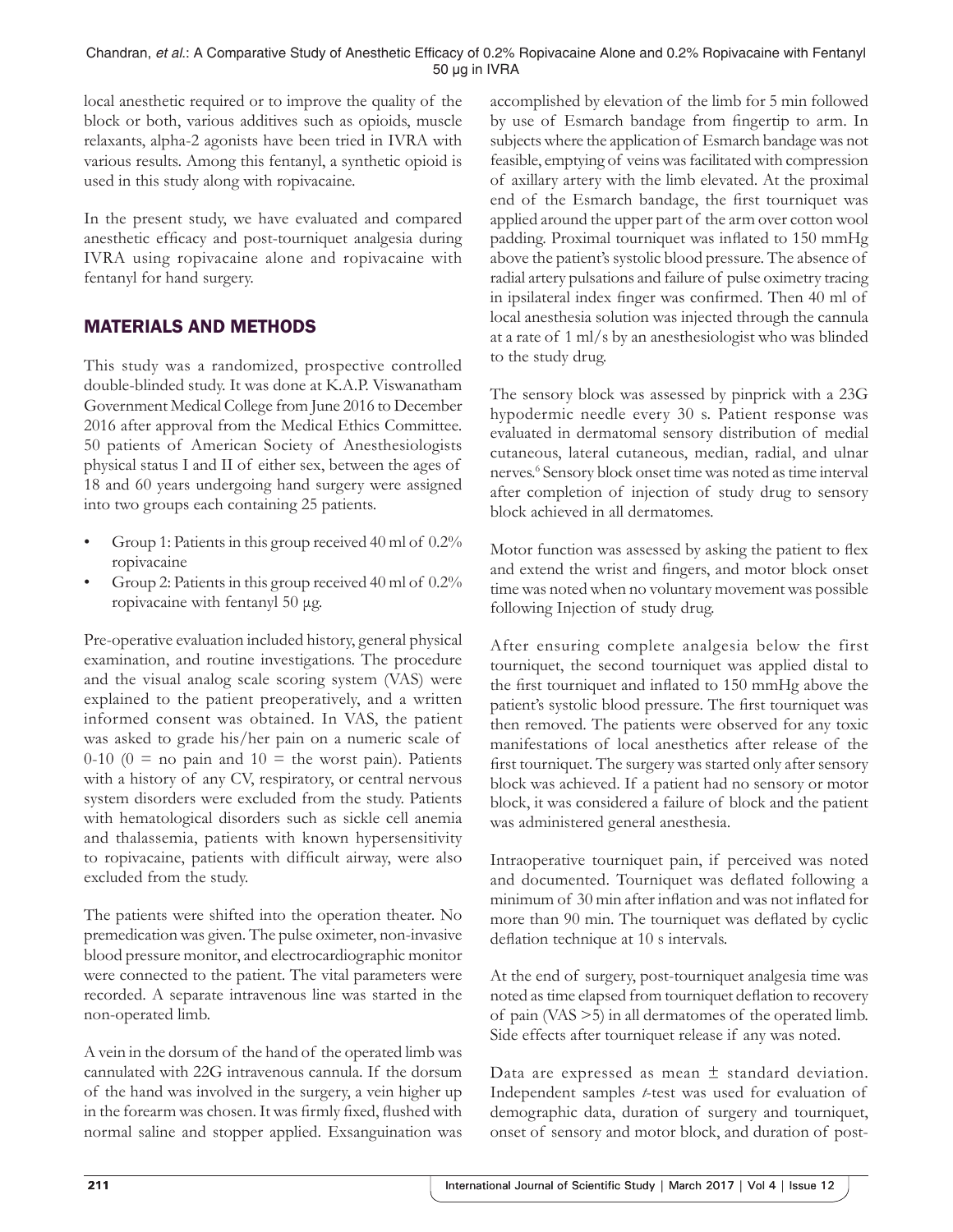tourniquet analgesia.  $P \leq 0.05$  was considered statistically significant. All analyses were done using SPSS version 16.0 statistical software

# RESULTS

Demographic variables such as age, weight, and sex were comparable between the two groups (Table 1). The difference between both groups was statistically not significant  $(P > 0.05)$ . The meantime of duration of surgery and tourniquet duration of both groups showed statistically no significant difference  $(P > 0.05)$ .

In this study, the mean time of onset of sensory block was quicker in Group 2 (6.24  $\pm$  1.714 min) when compared to Group 1 (7.88  $\pm$  1.363 min) (Figure 1 and Table 2) and this difference was extremely statistically significant  $(P = 0.0005)$ . The mean time of onset of motor block also more in Group 1 (11.8  $\pm$  1.825 min) when compared to Group 2 (9.88  $\pm$  1.691 min) (Figure 2 and Table 2). This was extremely statistically significant  $(P = 0.0003)$ .

The mean duration of post-tourniquet analgesia was higher in ropivacaine plus fentanyl group (137.52  $\pm$ 24.036 min) when compared to ropivacaine group  $(120.76 \pm 20.755 \text{ min})$ , and this difference was statistically significant  $(P = 0.011)$  (Figure 3 and Table 2).

No side effect was reported in the intraoperative period in either of the groups except that tourniquet pain was reported in 4 patients in Group 1 and none in Group 2. The incidence of nausea and vomiting was slightly higher in Group 2 (Table 3). None of the patients had significant bradycardia or hypotension to require any intervention.

# **DISCUSSION**

Ropivacaine use has increased in popularity because of its potential to offer prolonged and improved analgesia compared to lidocaine, but its onset of sensory and motor block is delayed compared to lignocaine. To improve the onset of the block and improve the post-operative analgesia fentanyl was used in our study.

In this study, the mean time of onset of sensory block was lesser in ropivacaine plus fentanyl group (6.24  $\pm$  1.714 min) when compared to ropivacaine group  $(7.88 \pm 1.363 \text{ min})$ . These values were consistent with the findings of Niemi *et al*. 7 The peripheral analgesic effect of opioids is still controversial. Perineural fentanyl decreases the action potential in unsheathed peripheral nerves like that produced by local anesthetics.8,9 Opioids suppress nerve conduction, and this may potentiate the effect of local

# **Table 1: Demographic variables, duration of surgery, and tourniquet**

| <b>Variables</b>             | Group 1          | Group 2      | P value |
|------------------------------|------------------|--------------|---------|
| Age                          | 35.20±8.431      | 37.70±7.929  | 0.2855  |
| Weight                       | 55.00±6.843      | 58.12±6.629  | 0.1081  |
| Sex (M:F)                    | 18.7             | 16.9         | 0.805   |
| Duration of surgery (min)    | 30.6±10.033      | 31.36±11.365 | 0.803   |
| Duration of tourniquet (min) | $37.4 \pm 7.921$ | 38.00±9.574  | 0.810   |

# **Table 2: Sensory and motor characteristics**

| <b>Characteristics</b>                         | Group 1        | Group 2                            | P value |
|------------------------------------------------|----------------|------------------------------------|---------|
| Onset of sensory<br>block (min)                | 7.88±1.363     | $6.24 \pm 1.714$                   | 0.0005  |
| Onset of motor<br>block (min)                  | $11.8 + 1.825$ | $9.88 + 1.691$                     | 0.0003  |
| Duration of post<br>tourniquet analgesia (min) |                | 120.76±20.755 137.52±24.036 0.0112 |         |

# **Table 3: Side effects**

| <b>Side effects</b>            | Group 1 | Group <sub>2</sub> |
|--------------------------------|---------|--------------------|
| Intraoperative tourniquet pain |         |                    |
| Light headedness               |         |                    |
| Perioral numbness              |         |                    |
| Nausea/vomiting                |         | 2                  |
| <b>Dizziness</b>               |         |                    |
| Vertigo                        |         |                    |

anesthetic in IVRA.10 This action is not related to opiate receptors as naloxone failed to inhibit this effect.<sup>11</sup>

The mean time of onset of motor block also longer in ropivacaine group (11.8  $\pm$  1.825 min), when compared to ropivacaine with fentanyl group  $(9.88 \pm 1.691 \text{ min})$ . This finding correlated with the results of Lim and Ong.<sup>12</sup> They found that the addition of fentanyl and mivacurium to the prilocaine enhances the onset of motor blockade. Acalovschi et al.,<sup>13</sup> studied the effect of meperidine alone in IVRA. They concluded that the use of meperidine in IVRA developed sensory and motor block, demonstrating the local anesthetic action of the drug. The motor-blocking activities were more marked than the sensory blocking activities. Gobeaux *et al*.,14 added 100 μg of fentanyl to lignocaine for brachial plexus block and reported enhanced intensity of the sensory and motor block.

In this study, the incidence of tourniquet pain is higher in ropivacaine group. Four patients in ropivacaine group perceived intraoperative tourniquet pain while this was nil in patients who received fentanyl along with ropivacaine. This finding correlated with the findings made by Hartmannsgruber *et al*.,15 who compared ropivacaine 0.2% and lignocaine 0.5%. Puttappa and Patkar<sup>10</sup> observed that addition of fentanyl has shown excellent to good intraoperative analgesia.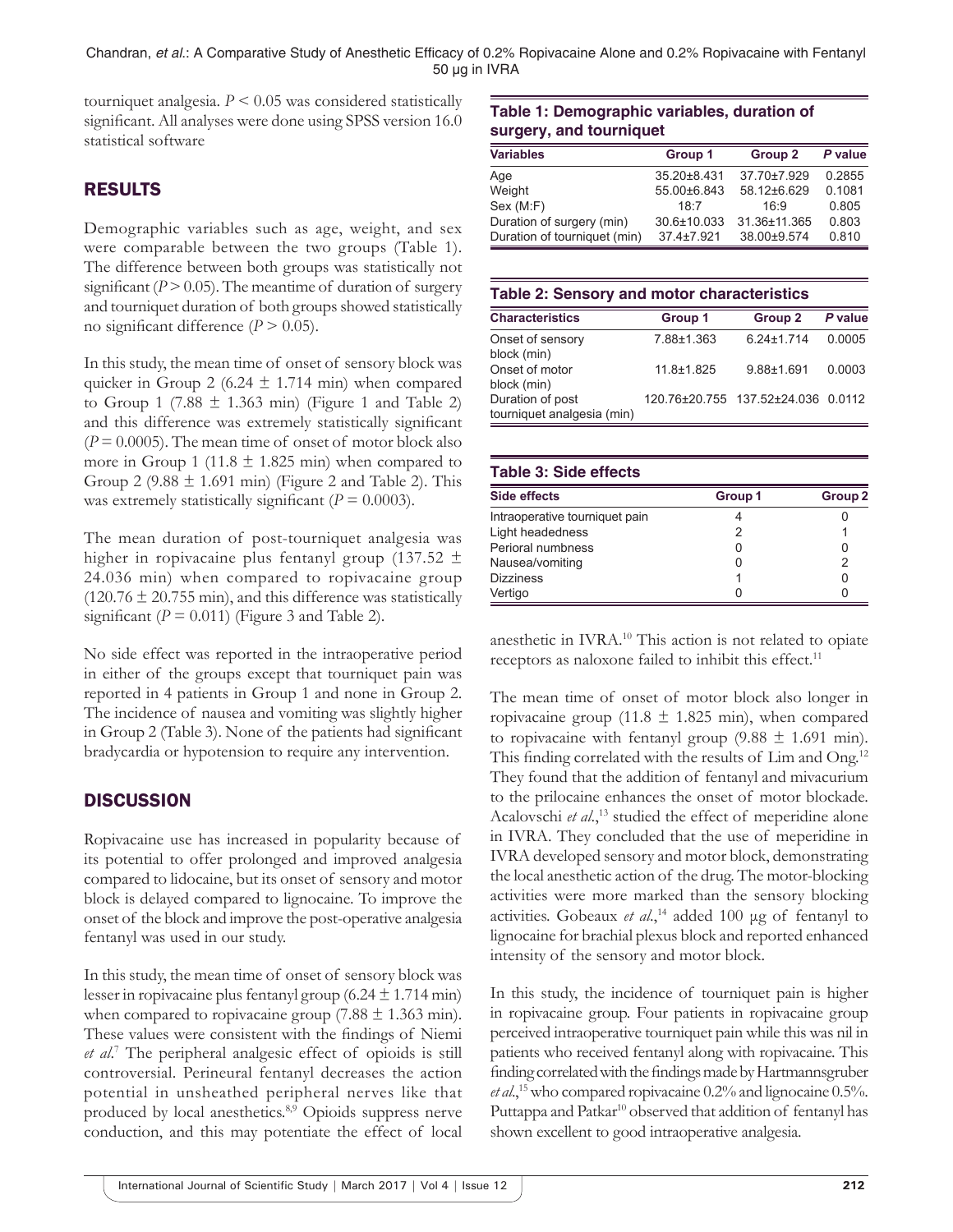#### Chandran, *et al*.: A Comparative Study of Anesthetic Efficacy of 0.2% Ropivacaine Alone and 0.2% Ropivacaine with Fentanyl 50 µg in IVRA



**Figure 1: Comparison of onset of sensory block**



**Figure 2: Comparison of onset of motor block**



**Figure 3: Comparison of duration of post-tourniquet analgesia**

The duration of post-tourniquet analgesia was higher in ropivacaine plus fentanyl group (137.52  $\pm$  24.036 min) when compared to ropivacaine group (120.76  $\pm$  20.755 min). Lim and Ong<sup>12</sup> studied the effect of fentanyl with lignocaine and found postoperative pain was significantly reduced in patients receiving fentanyl 1  $\mu$ /kg. This finding also correlated with the results of Puttappa and Patkar.10 In a similar study conducted by Sztark *et al*. 11 showed that the postoperative analgesia in fentanyl group was significantly prolonged as compared to lignocaine. Pitkänen et al.<sup>6</sup> conducted the study on the effect of the addition of fentanyl to prilocaine in IVRA and found out that postoperative analgesia was excellent.

The incidence of side effects was similar in both the groups. Patients who received fentanyl along with ropivacaine showed higher incidence of nausea and vomiting when compared to ropivacaine group. This side effect probably due entirely to the effect of fentanyl.<sup>16</sup> This result is like that of Pitkänen et al.<sup>6</sup> who studied the effect of fentanyl along with prilocaine in IVRA and found that the incidence of nausea and vomiting is higher in fentanyl group. The vital signs such as pulse rate and blood pressure were stable in all patients. There were no complications during and after the release of the tourniquet in all groups of patients. Our study results were also like study conducted by Puttappa and Patkar,<sup>10</sup> and Santhosh *et al*.<sup>17</sup>

# **CONCLUSION**

We conclude that ropivacaine 0.2% with fentanyl 50 μg in IVRA has well anesthetic efficacy, lengthened posttourniquet analgesia and less incidence of intraoperative tourniquet pain with minimal side effects after tourniquet release when compared to ropivacaine 0.2% alone.

# REFERENCES

- 1. Hadzic A. Hadzic's Peripheral Nerve Blocks and Anatomy for Ultrasound-Guided Regional Anesthesia (New York School of Regional Anesthesia). 2nd ed. New York: McGraw Hill Professional; 2012. p. 624.
- 2. Henderson AM. Adverse reaction to bupivacaine: Complication of intravenous regional analgesia. Br Med J 1980;281:1043-4.
- 3. Wedel DJ, Horlocker TT. Nerve blocks. In: Miller RD, Eriksson LI, Fleischer LA, Weiner-Kronish JP, Young WL, editors. Miller's Anaesthesia. 7th ed. Philadelphia, PA: Elsevier; 2010. p. 3551-2.
- 4. Asik I, Kocum AI, Goktug A, Turhan KS, Alkis N. Comparison of ropivacaine 0.2% and 0.25% with lidocaine 0.5% for intravenous regional anesthesia. J Clin Anesth 2009;21:401-7.
- 5. Agasti TK. Local Anesthetic Agents: Text Book of Anesthesia for Postgraduates. Ch. 13. New Delhi, India: Jaypee Brothers Medical Pub; 2010. p. 318.
- 6. Pitkänen MT, Rosenberg PH, Pere PJ, Tuominen MK, Seppälä TA. Fentanyl-prilocaine mixture for intravenous regional anaesthesia in patients undergoing surgery. Anaesthesia 1992;47:395-8.
- 7. Niemi TT, Neuvonen PJ, Rosenberg PH. Comparison of ropivacaine 2 mg ml(-1) and prilocaine 5 mg ml(-1) for i.v. regional anaesthesia in outpatient surgery. Br J Anaesth 2006;96:640-4.
- 8. Brown EM, McGriff JT, Malinowski RW. Intravenous regional anaesthesia (Bier block): Review of 20 years' experience. Can J Anaesth 1989;36:307-10.
- 9. Aaron JG, Laverne DG, Sanjay D, John M, Benjamin GC. Effects of